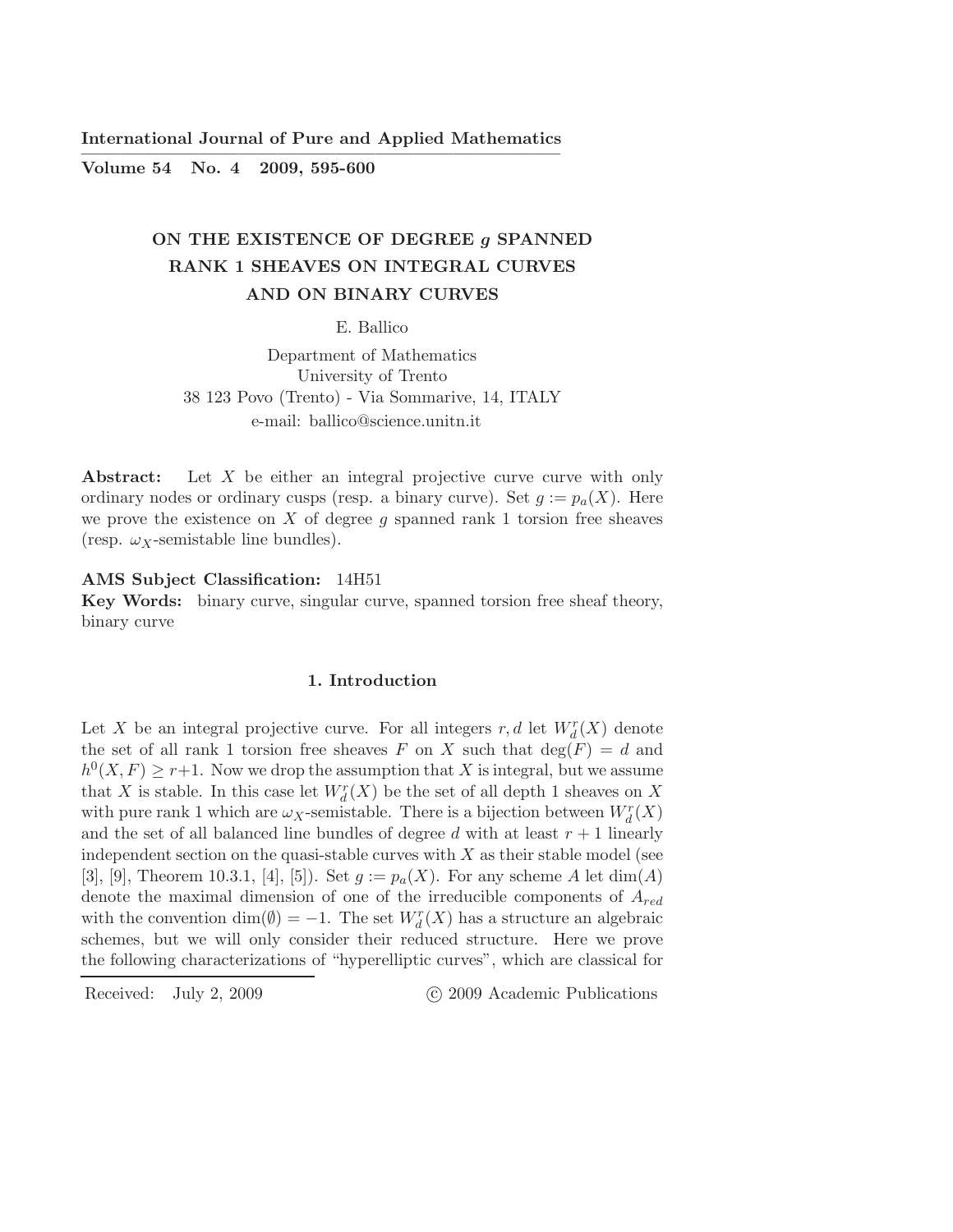smooth curves. We first define the words "hyperelliptic curves". Let  $X$  be an integral projective curve. We recall that  $X$  is called *honestly hyperelliptic* if there is a degree 2 morphism  $X \to \mathbb{P}^1$ . If X is honestly hyperelliptic, then it is Gorenstein. A Gorenstein integral curve  $X$  is honestly hyperelliptic if and only if there is a rank 1 torsion free sheaf F on X such that  $deg(F) = 2$  and  $h^0(X, F) \geq 2$ ; moreover, if  $X \neq \mathbb{P}^1$ , then for every degree 2 torsion free sheaf F on X such that  $h^0(X, F) \geq 2$  we have  $h^0(X, F) = 2$  and F is spanned and locally free. For the definition and study of the Brill-Noether theory of binary curves, see [4]. In [4], Lemma 15, the reader may find the equivalence of a few definition of hyperellipticity for binary curves.

**Proposition 1.** Let X be an integral curve whose singularities are only ordinary nodes and ordinary cusps. Set  $g := p_a(X)$  and assume  $g \geq 2$ . There is no spanned  $F \in W_g^1(X)$  if and only if X is honestly hyperelliptic and g is odd.

**Theorem 1.** Let X be a binary curve of arithmetic genus  $q \geq 3$ . There is no spanned  $\omega_X$ -semistable depth 1 sheaf with pure rank 1 and degree g if and only if  $X$  is honestly hyperelliptic and  $g$  is odd.

# 2. The Proofs

For all integers  $g, r, d$  set  $\rho(g, r, d) := g - (r+1)(g+r-d) = (r+1)d - rg - r(r+1)$ (the Brill-Noether number for  $g_d^r$ 's on a genus  $g$  curve).

**Remark 1.** Let F be a rank 1 torsion free sheaf on X. Set  $\text{Sing}(F)$  =  ${P \in X : F \text{ is not locally free at } P}$ . We have  $\text{Sing}(F) \subseteq \text{Sing}(X)$ . Take any  $P \in \text{Sing}(F)$ . The classification of depth 1 sheaves with pure rank 1 on an ordinary node (see [10], pp. 164–166) or an ordinary cusp (see [8]) shows that the germ  $F_P$  of F at P is an  $\mathcal{O}_{X,P}$ -module isomorphic to the maximal ideal  $m_{X,P}$  of the local ring  $\mathcal{O}_{X,P}$ . Let  $u : D \to X$  be the partial normalization of X in which we normalize only the points of  $\text{Sing}(F)$ . We have  $\chi(\mathcal{O}_D)$  =  $\chi(\mathcal{O}_X) + \sharp(\operatorname{Sing}(F))$ . Set  $L := u^*(F)/\operatorname{Tors}(u^*(F))$ . Since F is locally free outside Sing(X), D is smooth at each point of  $u^{-1}(D)$  and L has no torsion, L is locally free, i.e.  $L \in Pic(X)$ . Since for every  $P \in Sing(X)$  the germ  $F_P$  of F at P is an  $\mathcal{O}_{X,P}$ -module isomorphic to the maximal ideal  $m_{X,P}$ , we see that the natural map  $u_*(L) \to F$  is an isomorphism. Since u is finite, we get  $h^{i}(D, L) = h^{i}(X, F), i = 0, 1$ . Hence Riemann-Roch on D and on Y gives  $deg(L) = deg(F) - \sharp(Sing(F))$ . Since the tensor product is a right exact functor we also see that  $L$  is spanned if  $F$  is spanned.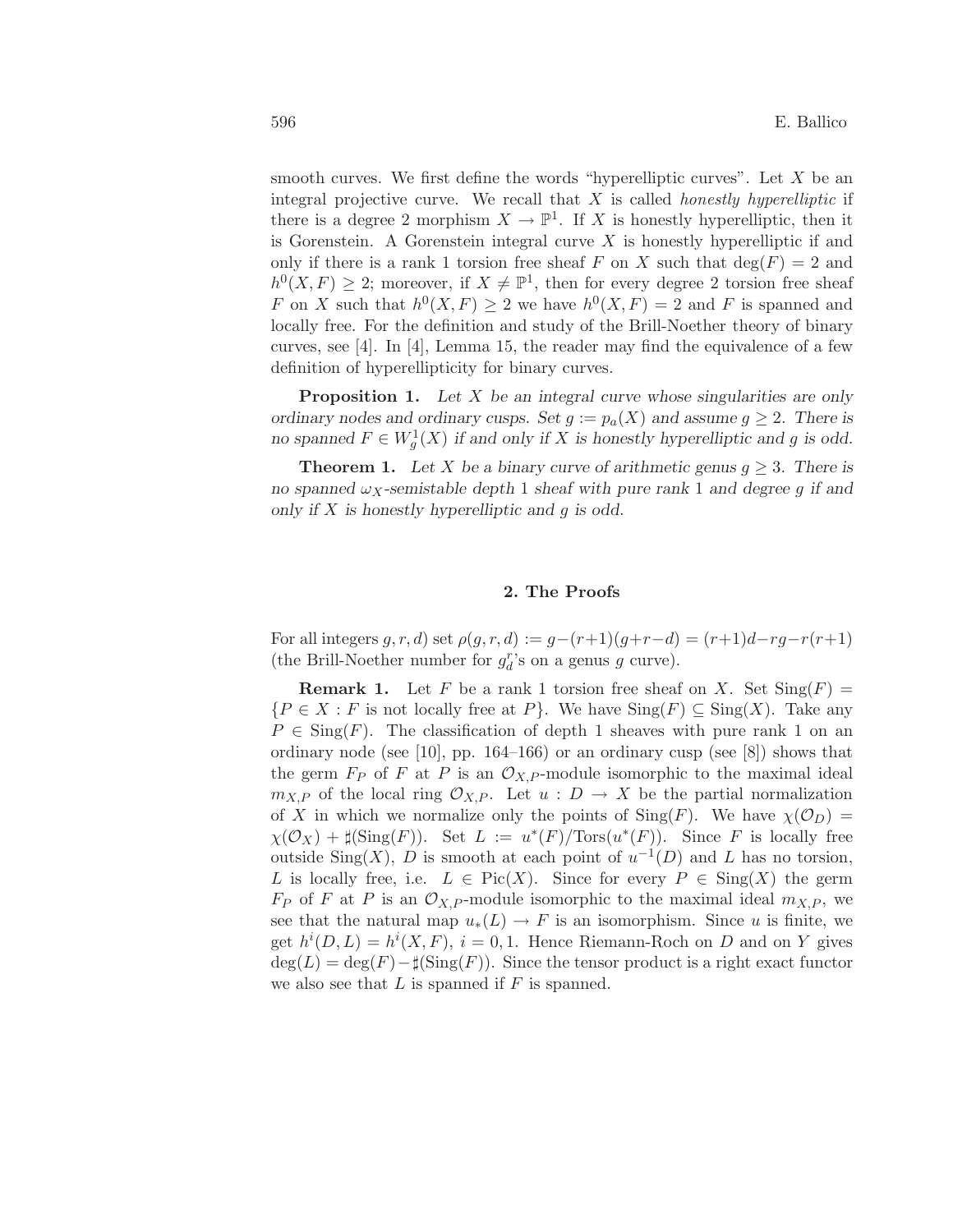**Remark 2.** Let  $\Gamma$  be any irreducible component of  $W_d^r(X)$ . Assume  $r \geq d-g$ . It is easy to check that  $h^0(X, F) = r + 1$  for a general  $F \in \Gamma$ .

**Remark 3.** Let X be an integral curve of genus g. For all integers  $r, d$ such that  $r \geq 0$  and  $d \leq g + r$ , aand every irreducible component G of  $W_d^r(X)$ has a general member F with  $h^0(X, F) = r + 1$ . If X is smoothable, then semicontinuity gives  $W_d^r(X) \neq \emptyset$  if  $\rho(g, r, d) \geq 0$  and that every irreducible component of  $W_d^r(X)$  has dimension at least  $\rho(g, r, d)$ . If X is not integral, but it is stable, then the same is true with the same semicontinuity and nonemptiness proof (see  $[3], [4], [5]$ ). In both cases it is essential to consider also the non-locally free sheaves.

We need the following well-known lemma.

**Lemma 1.** Let  $X$  be an integral honestly hyperelliptic curve of genus  $g \geq 2$ . Let  $R \in Pic<sup>2</sup>(X)$  be the degree 2 spanned line bundle. Let F be any rank 1 torsion free sheaf on X such that  $a := h^0(X, F) > 0$  and  $h^1(X, F) > 0$ . Let G be the subsheaf of F spanned by  $H^0(X, F)$ . Then  $G \cong R^{\otimes (a-1)}$ .

**Remark 4.** Let Y be a reduced projective curve with only planar singularities. Then for every integer  $b > 0$  the Hilbert scheme of all length b zero-dmensional subschemes of Y has dimensoion  $b$  (see [2]).

Proof of Proposition 1. The "if" part follows from Lemma 1. We only check the "only if" part. Assume that no  $F \in W_g^1(X)$  is spanned. Remark 3 gives  $\dim(W_g^1(X)) \ge \rho(g,1,g) = g-2$ . Fix an irreducible component A of  $W_g^1(X)$ such that  $\dim(A) \geq g-2$ . Since no  $F \in W_g^1(X)$  is spanned, there is an integer  $b > 0$  and a non-empty open subset A' of A such that for every  $F \in A'$  the subsheaf G of F spanned by  $H^0(X, F)$  has degree  $g - b$ . Remark 4 gives the existence of a non-empty open subset B of an irreducible component of  $W_{g-b}^1(X)$ formed by these sheaves B and with the property  $\dim(B) \geq \dim(A) - b \geq g-2$ b. Restricting if necessay B we may assume that the integer  $c := \sharp(\text{Sing}(G)) \geq 0$ is constant for all  $G \in B$ . Since  $\text{Sing}(X)$  is finite, we get the existence of  $S \subseteq \text{Sing}(X)$  such that  $\sharp(S) = c$  and  $\text{Sing}(G) = S$  for all  $G \in B$ . Let  $u : Y \to X$ be the partial normalization of  $X$  in which we only normalize the points of  $S$ . For any  $G \in B$  set  $L_G := u^*(G)/\text{Tors}(G)$ . Remark 1 gives that  $L_G$  is a degree  $g - b - c$  line bundle and that  $u_*(L_G) \cong G$ , i.e.  $L_G$  uniquely determines G. Thus the family  $B' := \{L_G\}_{G \in B}$  is a  $\dim(B)$  algebraic family of degre  $g - c - b$ line bundles on Y. Since  $h^0(Y, L_G) = h^0(X, G)$  for all  $G \in B$  (Remark 1),  $B' \subseteq W_{g-c-b}^1(Y)$ . Each  $L_G \in B'$  is spanned (Remark 1). Y is an integral curve of genus  $g - c$  with only ordinary nodes and ordinary cusps as singularities. If either  $q - c = 0$  or  $q - c = 1$ , then the inequality  $b > 0$  gives a contradiction.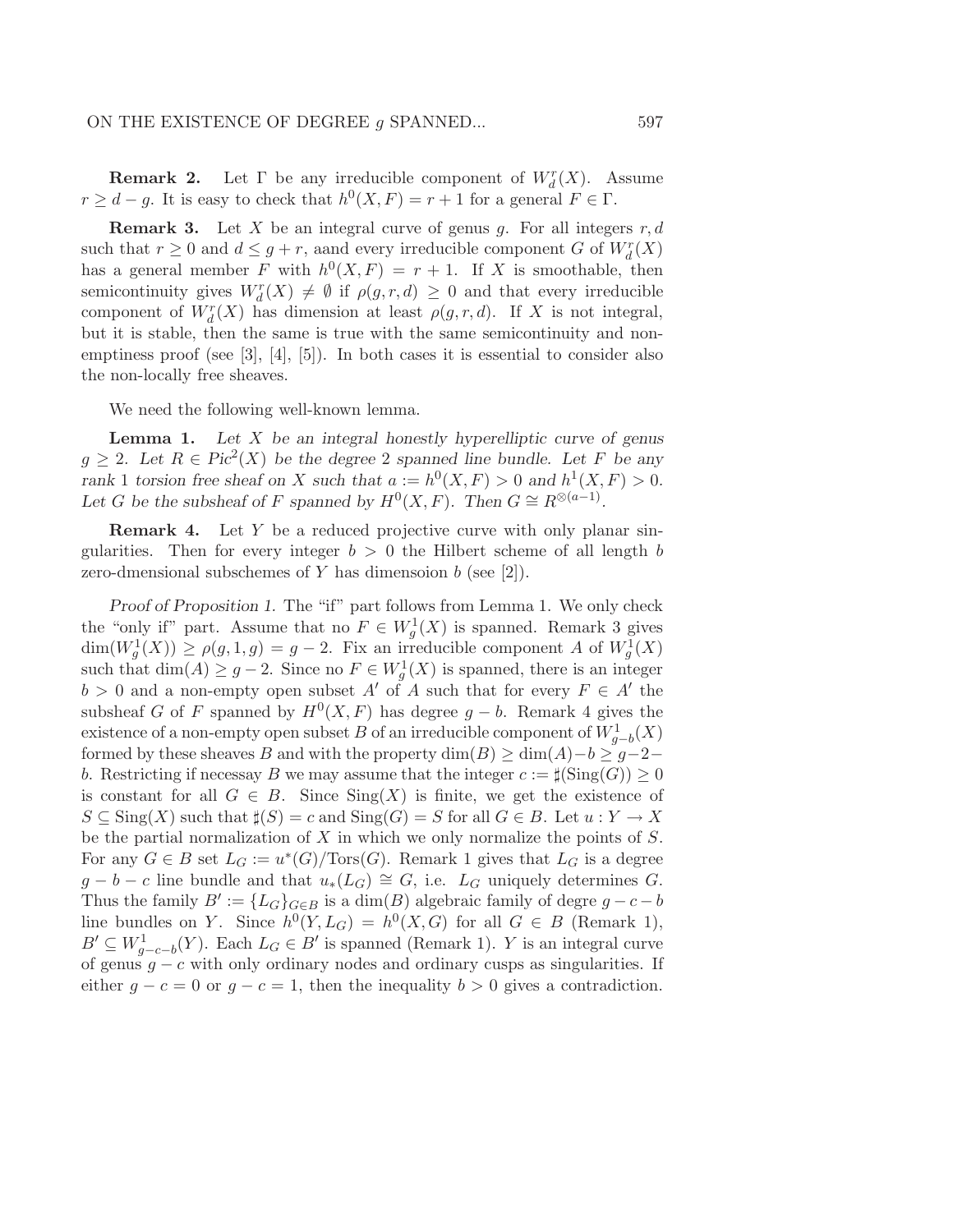Hence we may assume  $g - c \geq 2$ . Since each  $L \in B'$  is a spanned line bundle, we may apply to it the Petri map  $\mu_L: H^0(Y, L) \otimes H^0(Y, \omega_Y \otimes L^*) \to H^0(Y, \omega_Y)$ (the trouble for a singular curve  $Y$  is that if a line bundle is not spanned, that its subsheaf spanned by  $H^0(Y, L)$  may be non-locally free). Hence the proof of H. Martens Theorem given in [1], pp. 191–192, gives the result for  $Y$ , i.e. Y is honestly hyperelliptic. Lemma 1, the first part of Remark 3 and the spannedness of each  $L_G \in B'$  gives  $g - c - b = 2$  and that  $B'$  is formed by a unique element. Thus  $\dim(A) \leq \dim(B') + b = g - 2 - c$ . Thus  $c = 0$ , i.e.  $Y = X$ . Hence X is honestly hyperelliptic.  $\Box$ 

Proof of Theorem 1. For the Brill-Noether theory of honestly hyperelliptic (or, equivalently, hyperelliptic or weakly hyperelliptic) binary curves, see [4], §3; for the non-locally free sheaves use induction on  $q$  and part (iii) of [4], Lemma 15. Now assume that  $X$  is not hyperelliptic and that there is no spanned  $F \in W_g^1(X)$ . Remark 3 gives  $\dim(W_g^1(X)) \ge \rho(g, 1, g-1) = g-2$ . Fix an irreducible component A of  $W_g^1(X)$  such that  $\dim(A) \geq g-2$ . Hence there is an integer  $b > 0$  and a non-empty open subset  $A'$  of A such that for every  $F \in A'$  the subsheaf G of F spanned by  $H^0(X, F)$  has degree  $g - 1 - b$ . Remark 4 gives the existence of a non-empty open subset  $B$  of an irreducible component of  $W_{g-1-b}^1(X)$  formed by these sheaves B and with the property  $\dim(B) \geq \dim(A) - b \geq g - 2 - b$ . Restricting if necessary B we may assume that the integer  $c := \sharp(\text{Sing}(G)) \geq 0$  is constant for all  $G \in B$ .

First assume  $c = 0$ . Since B is irreducible, the bidegree  $(d_1, d_2)$  of all  $G \in B$ is the same. We have  $d_1 + d_2 = g - 1 - b < g$ . Fix any  $G \in B$  and call  $F \in A$ the associated sheaf. Set  $x := \sharp(\operatorname{Sing}(F))$  and let  $(u_1, u_2)$  the bidegree of the associated line bundle  $L_F$  on the binary curve  $X_F$  obtained normalizing only the points of  $\text{Sing}(F)$ . Since the sheaf F is  $\omega_X$ -semistable,  $L_F$  is semibalanced (use [9], Theorem 10.3.1). Hence  $|u_1 - u_2| \leq p_a(X_F) + 1 = g + 1 - x$ . We have  $u_1 + u_2 = g - x$ . Since G is a locally free subsheaf of F, the support of  $F/G$  contains Sing(F). Thus  $b \ge x$ . We also get  $d_1 \le u_1$  and  $d_2 \le u_2$ . Since  $h^0(X_F, L_F) = h^0(X, G) \geq 2$  and  $|u_1 - u_2| \leq p_a(X_F) + 1$ , [4], ==, applied to  $X_F$  gives  $u_1 \geq 0$  and  $u_2 \geq 0$ . Thus  $u_i \leq g - x$  for all i. We get  $d_1 \geq 0$  and  $d_2 \geq 0$ . Since  $d_1 + d_2 \leq g+1$ , every element of B is balanced (see [4], Definition 2). Since X is not hyperelliptic, a strong form of H. Martens theorem works for line bundles (see [4], Proposition 22). Hence  $\dim(B) \leq g-3-b$ , contradiction.

From now on we assume  $c > 0$ . Since  $\text{Sing}(X)$  is finite, we get the existence of  $S \subseteq \text{Sing}(X)$  such that  $\sharp(S) = c$  and  $\text{Sing}(G) = S$  for all  $G \in B$ . Let  $u: Y \to X$  be the partial normalization of X in which we only normalize the points of S. For any  $G \in B$  set  $L_G := u^*(G)/\text{Tors}(u^*(G))$ . Remark 1 gives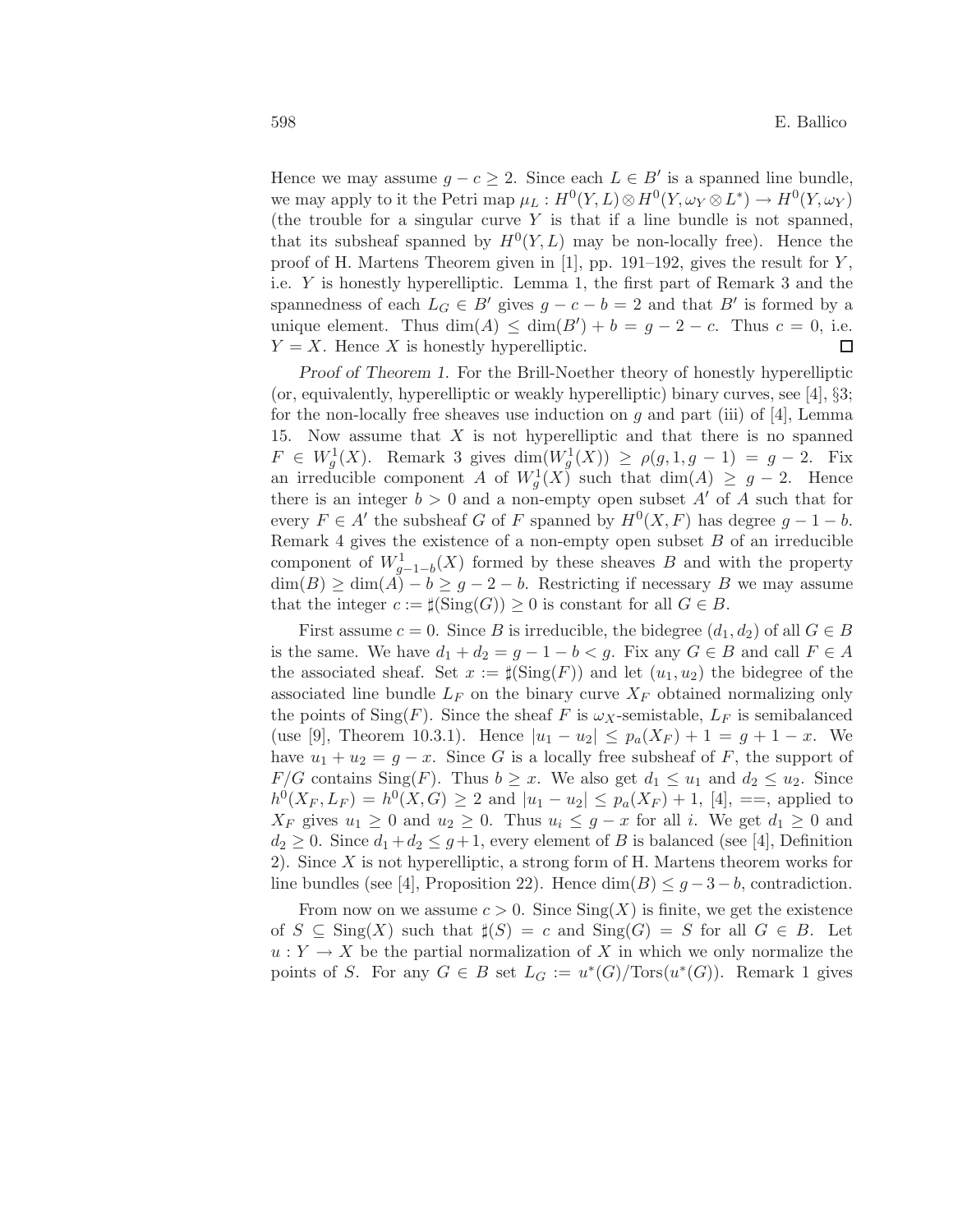that  $L_G$  is a degree  $g - 1 - b - c$  line bundle and that  $u_*(L_G) \cong G$ , i.e.  $L_G$ uniquely determines G. Thus the family  $B' := \{L_G\}_{G \in B}$  is a  $\dim(B)$  algebraic family of degre  $g - 1 - c - b$  line bundles on Y. Since  $h^0(Y, L_G) = h^0(X, G)$ for all  $G \in B$  (Remark 1),  $B' \subseteq W_{g-1-c-b}^1(Y)$ . Each  $L_G \in B'$  is spanned (Remark 1). Since  $h^0(X, G) > 0$  for every  $G \in B$ , we have  $c \leq g - 2 - b$ . Thus  $g - c \ge b + 2 \ge 3$ . Hence Y is a binary curve of genus  $g - c \ge b + 2$ . As in the first part we see that the bidegree of each  $L_F$  is non-negative and that each  $L_F$ is semibalanced. Since  $c > 0$  and  $b > 0$  we get  $\dim(W_{g-1-c-b}^1(Y)) \leq g-3$  even if Y is hyperelliptic.  $\Box$ 

#### Acknowledgements

The author was partially supported by MIUR and GNSAGA of INdAM (Italy).

#### References

- [1] E. Arbarello, M. Cornalba, P.A. Griffiths, J. Harris, *Geometry of Algebraic Curves. I*, Springer, Berlin (1985).
- [2] J. Briançon, M. Granger, J.-P. Speder, Sur le schéma de Hilbert d'une courbe plane, *Ann. Sci. Ecole Norm. Sup., 4 ´* , 14, No. 1 (1981), 1-25.
- [3] L. Caporaso, A compactification of the universal Picard variety over the moduli space of stable curves, *J. Amer. Math. Soc.*, 7, No. 3 (1994), 589- 660.
- [4] L. Caporaso, Brill-Noether theory of binary curves, *ArXiv:* math/0807.1484.
- [5] L. Caporaso, Linear series on semistable curves, *ArXiv:* math/0812.1682.
- [6] F. Catanese, M. Franciosi, K. Hulek, M. Reid, Embeddings of curves and surfaces, *Nagoya Math. J.*, 154 (1999), 185-220.
- [7] D. Eisenbud, J. Koh, M. Stillman (Appendix with J. Harris), *Amer. J. Math.*, **110**, No. 3 (1988), 513-539.
- [8] G.-M. Greuel, H. Knörrer, Einfache Kurvensingularitäten und torsionfreie Moduln, *Math. Ann.*, 270 (1985), 417-425.